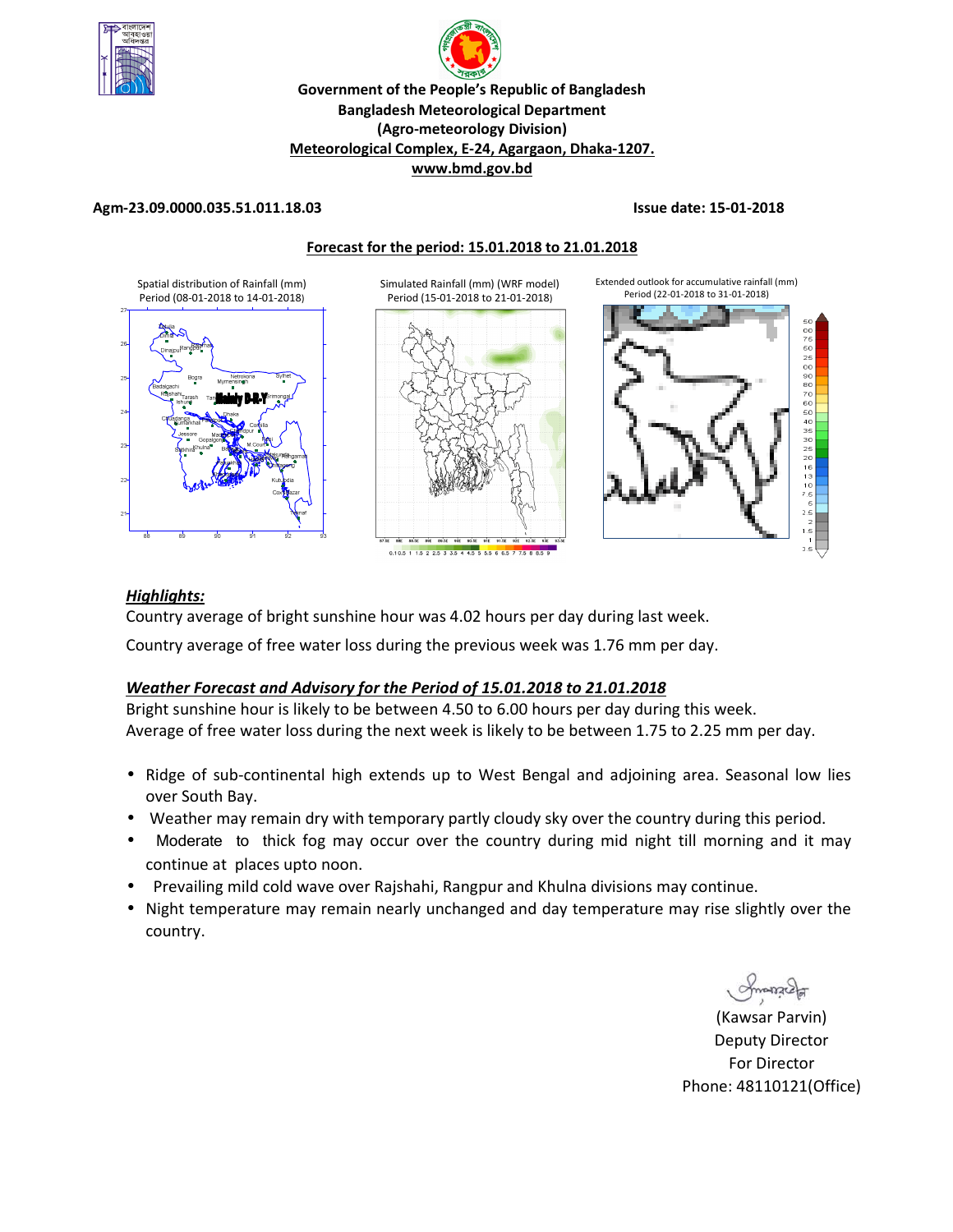#### *Short Weather description Period: 08.01.2018 to 14.01.2018*

# *Maximum And Minimum Temperature (Range and Extreme)*

| <b>Divisions</b> | Maximum<br>temperature<br>range in <sup>o</sup> C |                        |    | Highest maximum<br>temperature in <sup>o</sup> C |                          |                |     |                          | Minimum<br>temperature<br>Range in <sup>O</sup> C | Lowest minimum<br>temperature in C |     |                |
|------------------|---------------------------------------------------|------------------------|----|--------------------------------------------------|--------------------------|----------------|-----|--------------------------|---------------------------------------------------|------------------------------------|-----|----------------|
| <b>Dhaka</b>     | 15.2                                              | $-23.1\degree$ C       |    | Faridpur                                         | 23.1 $^{\circ}$ C        |                | 6.0 |                          | 12.8 <sup>o</sup> C                               | Tangail & Gopalgonj 6.0            |     | °c             |
| Mymensingh 17.0  |                                                   | $-23.5\text{ °C}$      |    | Mymensingh                                       | 23.5                     | $^{\circ}$ c   | 6.2 |                          | 10.9 <sup>o</sup> C                               | Netrokona                          | 6.2 | °c             |
| Chittagong       | 18.4                                              | $-27.0$                | ്c | Teknef                                           | 27.0                     | $^{\circ}$ c   | 6.8 | $\overline{\phantom{0}}$ | 14.8 <sup>o</sup> C                               | Sitakunda                          | 6.8 | °c             |
| Sylhet           | 19.8                                              | $-25.1$ <sup>o</sup> C |    | Sylhet                                           | 25.1                     | $^{\circ}$ c   | 5.9 |                          | 13.5 $\degree$ C                                  | Srimangal                          | 5.9 | °c             |
| Rajshahi         | 14.0                                              | $-23.4$ <sup>o</sup> C |    | Bogra                                            | 23.4                     | $^{\circ}$ C   | 4.0 | $\sim$                   | °c<br>9.6                                         | Gachhi<br>IB.                      | 4.0 | °c             |
| Rangpur          | 14.5                                              | $-23.2\text{ °C}$      |    | Rajarhat                                         | $23.2 \text{ }^{\circ}C$ |                | 2.6 |                          | °c<br>9.6                                         | Tetulia                            | 2.6 | °c             |
| Khulna           | 15.5                                              | $-24.4\degree$ °C      |    | <b>Jessore</b>                                   | 24.4                     | °c             | 5.2 |                          | 10.5 $^{\circ}$ C                                 | Chuadanga                          | 5.2 | °c             |
| Barisal          | 19.4                                              | $-24.8\text{ °C}$      |    | Khepupara                                        | 24.8                     | $\overline{C}$ | 6.7 |                          | 12.6 <sup>o</sup> C                               | <b>Barisal</b>                     | 6.7 | $\overline{c}$ |

#### *:Rainfall analysis and average temperature:-*

| Name of the<br><b>Divisions</b> | Name of the<br><b>Stations</b> | Total<br>Rainfall<br>in $(mm)$ | Normal<br>Rainfall<br>in $(mm)$ | <b>Deviation</b><br>in $%$ | Total<br>Rainy<br>days | Average<br>Max<br>in % | Average<br>M in<br>in % | Average<br>Max.<br>Humidity Humidity temp in °C | Average<br>Normal<br>Max.<br>temp in<br>°C | Average<br>M in.<br>temp in<br>c | Average<br>Normal<br>M in.<br>temp in<br>۰C |
|---------------------------------|--------------------------------|--------------------------------|---------------------------------|----------------------------|------------------------|------------------------|-------------------------|-------------------------------------------------|--------------------------------------------|----------------------------------|---------------------------------------------|
| Dhaka                           | Dhaka                          | 000                            | $\overline{\mathbf{c}}$         | $-100$                     | 00                     | 093                    | 055                     | 20.1                                            | 24.5                                       | 11.3                             | 13.0                                        |
|                                 | Faridpur                       | 000                            | $\overline{c}$                  | $-100$                     | 00                     | 098                    | 057                     | 19.7                                            | 24.0                                       | 8.4                              | 12.1                                        |
|                                 | Madaripur                      | 000                            | 1                               | $-100$                     | 0 <sub>0</sub>         | 100                    | 042                     | 21.2                                            | 24.7                                       | 8.5                              | 12.3                                        |
|                                 | Nikli                          | 000                            | $\star\star$                    | $***$                      | 00                     | 099                    | 077                     | 18.5                                            |                                            | 9.4                              |                                             |
|                                 | Tangail                        | 000                            | $\mathbf{1}$                    | $-100$                     | 00                     | 096                    | 062                     | 19.4                                            | 23.3                                       | 8.1                              | 11.2                                        |
|                                 | Gopalgonj                      | 000                            | $\star$                         | $\overline{***}$           | 00                     | 098                    | 047                     | 021                                             | $\star$                                    | 009                              |                                             |
| Mymensingh                      | Mymensingh                     | 000                            | 5                               | $***$                      | 00                     | 099                    | 066                     | 19.9                                            | 24.0                                       | 9.3                              | 11.8                                        |
|                                 | Netrokona                      | 000                            | $\star\star$                    | $***$                      | 00                     | 100                    | 066                     | 20.0                                            | **                                         | 9.0                              |                                             |
| Chittagong                      | Chittagong                     | 000                            | $\mathbf{1}$                    | $***$                      | 00                     | $\overline{**}$        | $\star\star$            | 23                                              | 25.9                                       | 12                               | 14.2                                        |
|                                 | Sitakunda                      | 000                            | $\mathbf{1}$                    | $***$                      | 00                     | **                     | $\star\star$            | $\star\star$                                    | 26.0                                       | $\star\star$                     | 12.3                                        |
|                                 | Rangamati                      | 000                            | 0                               | ***                        | 00                     | 100                    | 020                     | 024                                             | 25.2                                       | 011                              | 13.6                                        |
|                                 | Cox'sBazar                     | 000                            | 4                               | $***$                      | 00                     | 089                    | 041                     | 24.5                                            | 26.7                                       | 13.1                             | 15.3                                        |
|                                 | Teknaf                         | 000                            | 1                               | $***$                      | 0 <sub>0</sub>         | 096                    | 040                     | 025                                             | 27.2                                       | 012                              | 15.0                                        |
|                                 | Hatiya                         | 000                            | 0                               | $***$                      | 00                     | 100                    | 67                      | 23                                              | 24.8                                       | 11                               | 14.1                                        |
|                                 | Sandw ip                       | 000                            | $\mathbf{1}$                    | $-100$                     | 00                     | 98                     | 50                      | 23                                              | 25.1                                       | 11                               | 14.4                                        |
|                                 | Kutubdia                       | 000                            | $\overline{c}$                  | $-100$                     | 00                     | 89                     | 44                      | 24                                              | 25.4                                       | 12                               | 15.2                                        |
|                                 | Feni                           | 000                            | 1                               | ***                        | 00                     | 099                    | 043                     | 22.9                                            | 25.2                                       | 9.5                              | 12.8                                        |
|                                 | M.Court                        | 000                            | $\overline{\mathbf{c}}$         | $-100$                     | 00                     | 98                     | 51                      | 23                                              | 24.6                                       | 12                               | 13.6                                        |
|                                 | Chandpur                       | 000                            | $\mathbf{1}$                    | $***$                      | 00                     | 97                     | 64                      | 21                                              | 24.1                                       | 11                               | 13.4                                        |
|                                 | Comilla                        | 000                            | $\overline{c}$                  | $***$                      | 0 <sub>0</sub>         | 098                    | 052                     | 21.7                                            | 24.7                                       | 10.4                             | 11.9                                        |
| <b>Sylhet</b>                   | Sylhet                         | 000                            | 4                               | $***$                      | 00                     | 099                    | 052                     | 23.4                                            | 24.9                                       | 11.7                             | 12.9                                        |
|                                 | Srimongal                      | 000                            | $\overline{2}$                  | $-100$                     | 00                     | $\overline{1}$         | $\star\star$            | $\overline{11}$                                 | 24.7                                       | $\star\star$                     | 10.3                                        |
| Rajshahi                        | Rajshahi                       | 000                            | $\overline{c}$                  | $\frac{1}{2}$              | 00                     | $\star\star$           | $\star\star$            | $\star\star$                                    | 23.8                                       | $^{\star\star}$                  | 10.4                                        |
|                                 | Bogra                          | 000                            | 3                               | $***$                      | 00                     | 099                    | 040                     | 18.9                                            | 24.2                                       | 8.0                              | 11.5                                        |
|                                 | <b>Ishurdi</b>                 | 000                            | 1                               | $***$                      | 00                     | 097                    | 041                     | 18.7                                            | 23.9                                       | 7.3                              | 10.1                                        |
|                                 | Badalgachi                     | 000                            | $\star$                         | $***$                      | 00                     | 100                    | 039                     | 18.1                                            |                                            | 6.8                              |                                             |
|                                 | Tarash                         | 000                            | $\star\star$                    | $***$                      | 100                    | 041                    | 017                     | **                                              | 8.4                                        | $\star\star$                     |                                             |
| Rangpur                         |                                | 000                            | $\overline{2}$                  | $***$                      | 00                     | 100                    | 65                      | 18                                              | 22.4                                       | 07                               | 10.6                                        |
|                                 | Rangpur                        | 000                            | 4                               | $***$                      | 00                     | 099                    | 066                     | 17.4                                            | 22.5                                       | 6.7                              | 10.2                                        |
|                                 | Dinajpur                       |                                | ×۶                              | $***$                      |                        |                        |                         |                                                 | ×                                          |                                  | $\star\star$                                |
|                                 | Sayedpur                       | 000                            | ×۶                              | ***                        | 00                     | 097                    | 069                     | 17.4                                            | **                                         | 7.1<br>6.7                       | $\star\star$                                |
|                                 | Rajarhat                       | 000                            | $\star\star$                    | $\overline{}$              | 00                     | 099                    | 066                     | 18.3                                            | $\overline{\ddot{\mathbf{x}}^*}$           |                                  | $\star\star$                                |
|                                 | Tetulia                        | 000                            | $\star\star$                    | $***$                      | 00<br>00               | 099<br>097             | 057<br>065              | 19.1                                            |                                            | 6.6                              | $\star$                                     |
|                                 | Dimla                          | 000                            |                                 |                            |                        | $\star\star$           | **                      | 18.2<br>$\star\star$                            |                                            | 7.7<br>$\star\star$              |                                             |
| Khulna                          | Khulna                         | 000                            | 4<br>$\star$                    | $-100$<br>$***$            | 00                     |                        |                         |                                                 | 25.0<br>×۶                                 |                                  | 12.2                                        |
|                                 | Mongla                         | 000                            |                                 |                            | 00                     | 096<br>$\star\star$    | 045<br>$\star\star$     | 019<br>$\star\star$                             |                                            | 011<br>$\star\star$              |                                             |
|                                 | Jessore                        | 000                            | 3                               | $-100$                     | 00                     |                        |                         |                                                 | 25.3                                       |                                  | 11.1                                        |
|                                 | Chuadanga                      | 000                            | 1                               | ***                        | 00                     | 97                     | 57                      | 20                                              | 23.9                                       | 07                               | 10.3                                        |
|                                 | Satkhira                       | 000                            | 1<br>$\overline{1}$             | $-100$                     | 00                     | 097                    | 037                     | 21.5                                            | 25.3                                       | 7.6                              | 12.1                                        |
|                                 | Kumarkhali                     | 000                            |                                 | $***$                      | $\overline{00}$        | 095                    | 077                     | 18.2                                            |                                            | 8.5                              |                                             |
| <b>Barisal</b>                  | Barisal                        | 000                            | 3                               | $-100$                     | 00                     | 100                    | 043                     | 22.4                                            | 25.1                                       | 8.3                              | 11.9                                        |
|                                 | <b>Bhola</b>                   | 000                            | 1                               | $-100$                     | 00                     | 98                     | 50                      | 22                                              | 25.0                                       | 09                               | 12.6                                        |
|                                 | Patuakhali                     | 000                            | 3                               | $-100$                     | 0 <sub>0</sub>         | 100                    | 041                     | 23.3                                            | 25.3                                       | 10.5                             | 13.5                                        |
|                                 | Khepupara                      | 000                            | 3                               | $-100$                     | 00                     | $\star\star$           | $\star\star$            | $\star\star$                                    | 25.5                                       | $\star\star$                     | 13.7                                        |

N.B-.Analyses contained in this bulletin are based on preliminary un-checked data. \*\* Data not received. \*\*\* Data not available.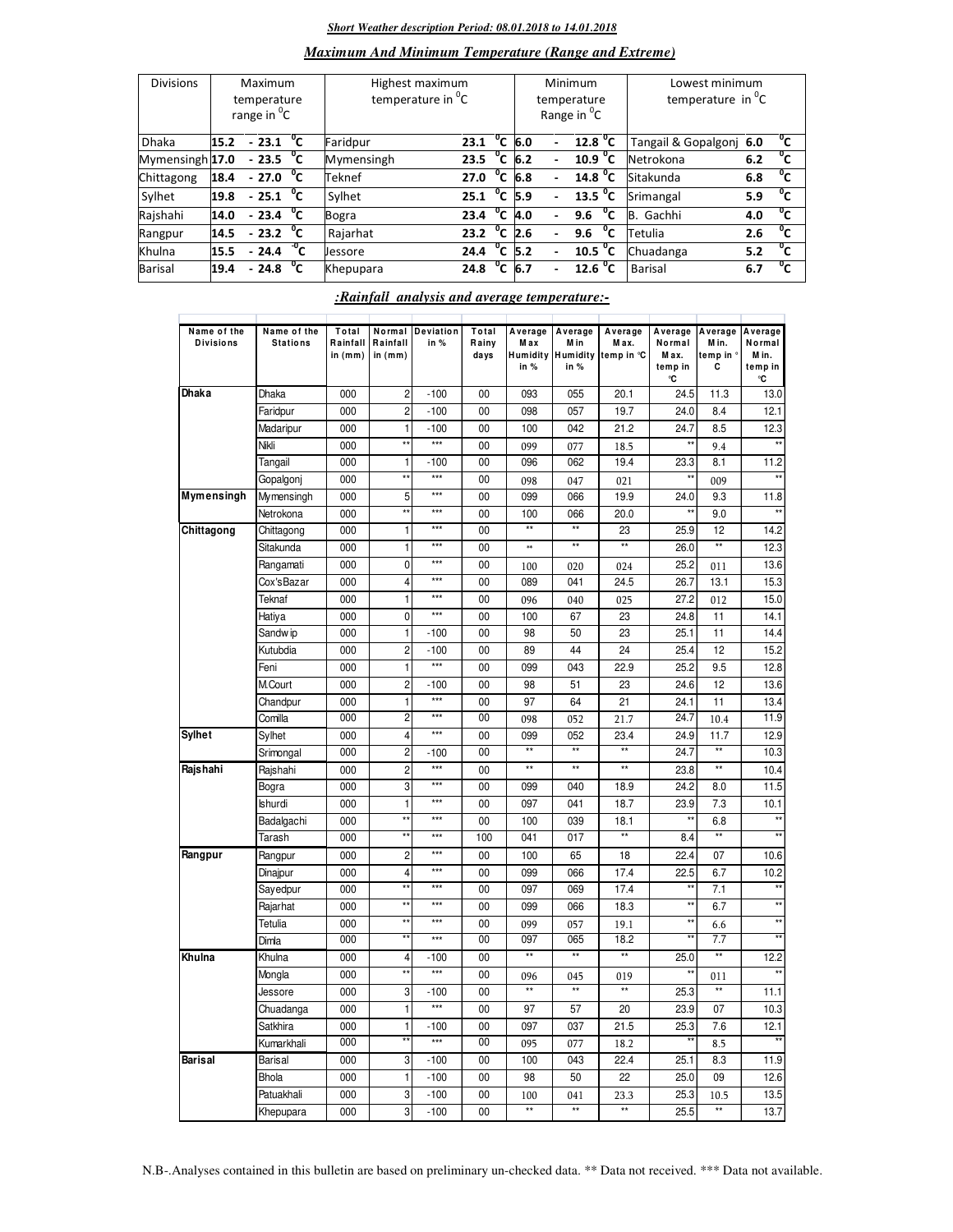Spatial distribution of Rainfall (mm). Period (08-01-2018 to 14-01-2018)

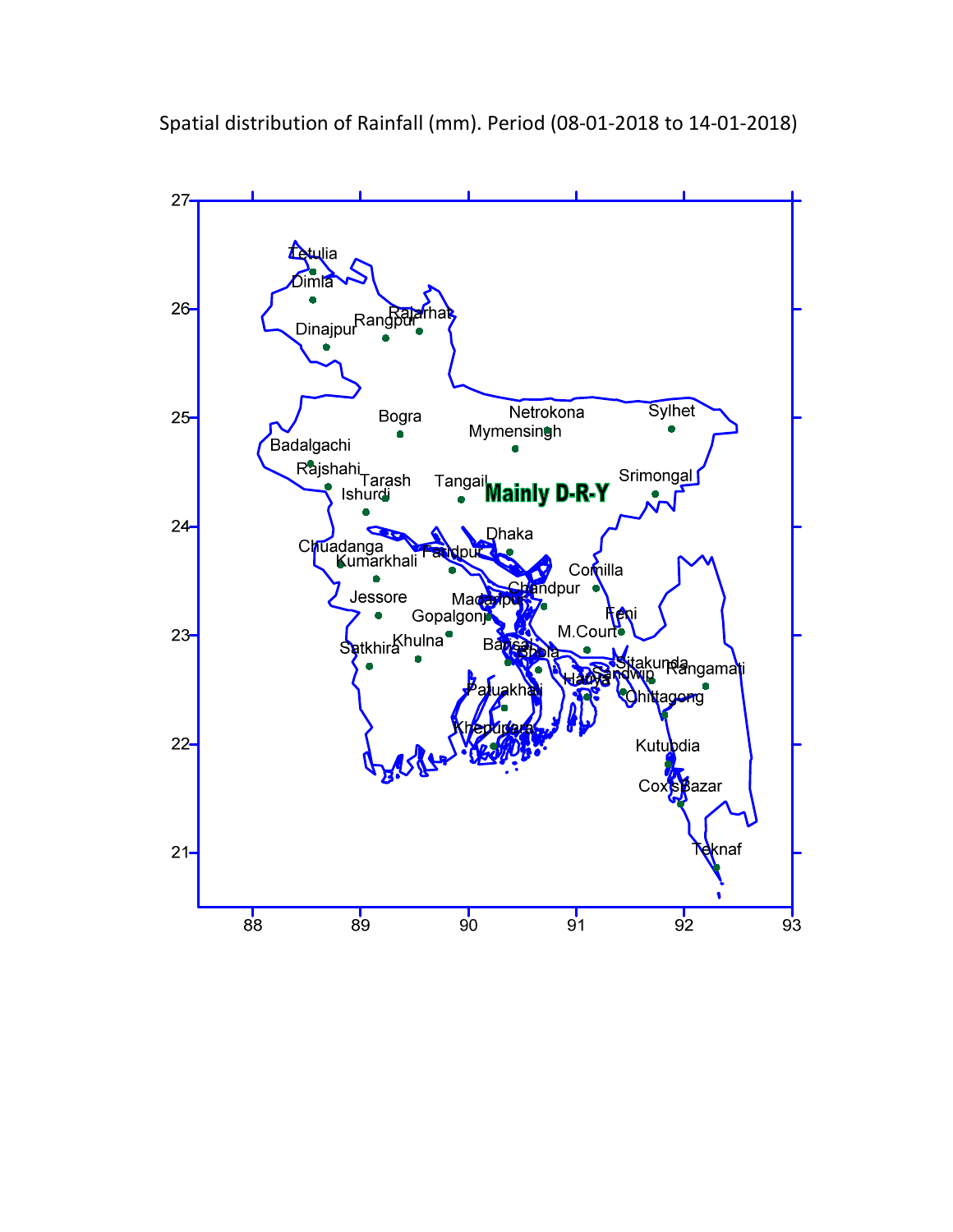



# গণপ্রজাতন্ত্রী বাংলাদেশ সরকার বাংলাদেশ আবহাওয়া অধিদপ্তর কৃষি আবহাওয়া মহাশাখা আবহাওয়া ভবন, ই-২৪, আগারগাঁও, ঢাকা-১২০৭। www.bmd.gov.bd

#### এজিএম-২৩.০৯.০০০০.০৩৫.৫১.০১১.১৮.০৩

## তারিখ: ১৫-০১-২০১৮ খ্রিঃ



Simulated Rainfall (mm) (WRF model)





0.10.5 1 1.5 2 2.5 3 3.5 4 4.5 5 5.5 6 6.5 7 7.5 8 8.5



#### প্ৰধান বৈশিষ্ট্য সমূহঃ-

গত সপ্তাহে দেশের দৈনিক উজ্জ্বল সূর্যকিরণ কালের গড় ৪.০২ ঘন্টা ছিল । গত সপ্তাহে দেশের দৈনিক বাঙ্গীভবনের গড় ১.৭৬ মিঃ মিঃ ছিল।

### আবহাওয়ার পূর্বাভাসঃ- ১৫-০১-২০১৮ থেকে ২১-০১-২০১৮ ইং পর্যন্ত।

এ সপ্তাহে দৈনিক উজ্জ্বল সূর্য কিরণ কাল ৪.৫০ থেকে ৬.০০ ঘন্টার মধ্যে থাকতে পারে । আগামী সপ্তাহের বাষ্পীভবনের দৈনিক গড় ১.৭৫ মিঃ মিঃ থেকে ২.২৫ মিঃ মিঃ থাকতে পারে।

- উপ-মহাদেশীয় উচ্চচাপ বলয়ের বর্ধিতাংশ পশ্চিমবঙ্গ ও তৎসংলগ্ন এলাকা পর্যন্ত বিস্তৃত রয়েছে। মৌসুমী লঘুচাপ দক্ষিণ বঙ্গোপসাগরে অবস্থান  $\bullet$ করছে।
- এ সময়ে আকাশ অস্থায়ীভাবে আংশিক মেঘলাসহ আবহাওয়া শুষ্ক থাকতে পারে।
- এ সময়ে দেশের মধ্য রাত হতে সকাল পর্যন্ত এবং কোথাও কোথাও দুপুর পর্যন্ত মাঝারী থেকে ভারী কুয়াশা পড়তে পারে এবং তা অব্যহত থাকতে পারে।
- এ সময়ের রাজশাহী, রংপুর ও খুলনা বিভাগের উপর দিয়ে বিদ্যমান মৃদু শৈত্যপ্রবাহ অব্যহত থাকতে পারে
- এ সময়ের সারাদেশে রাতের তাপমাত্রা প্রায় অপরিবর্তিত থাকতে পারে এবং দিনের তাপমাত্রা সামান্য বৃদ্ধি পেতে পারে।

Smanacha

(কাওসার পারভীন) উপপরিচালক পরিচালকের পক্ষে ফোনঃ ৪৮১১০১২১(দপ্তর)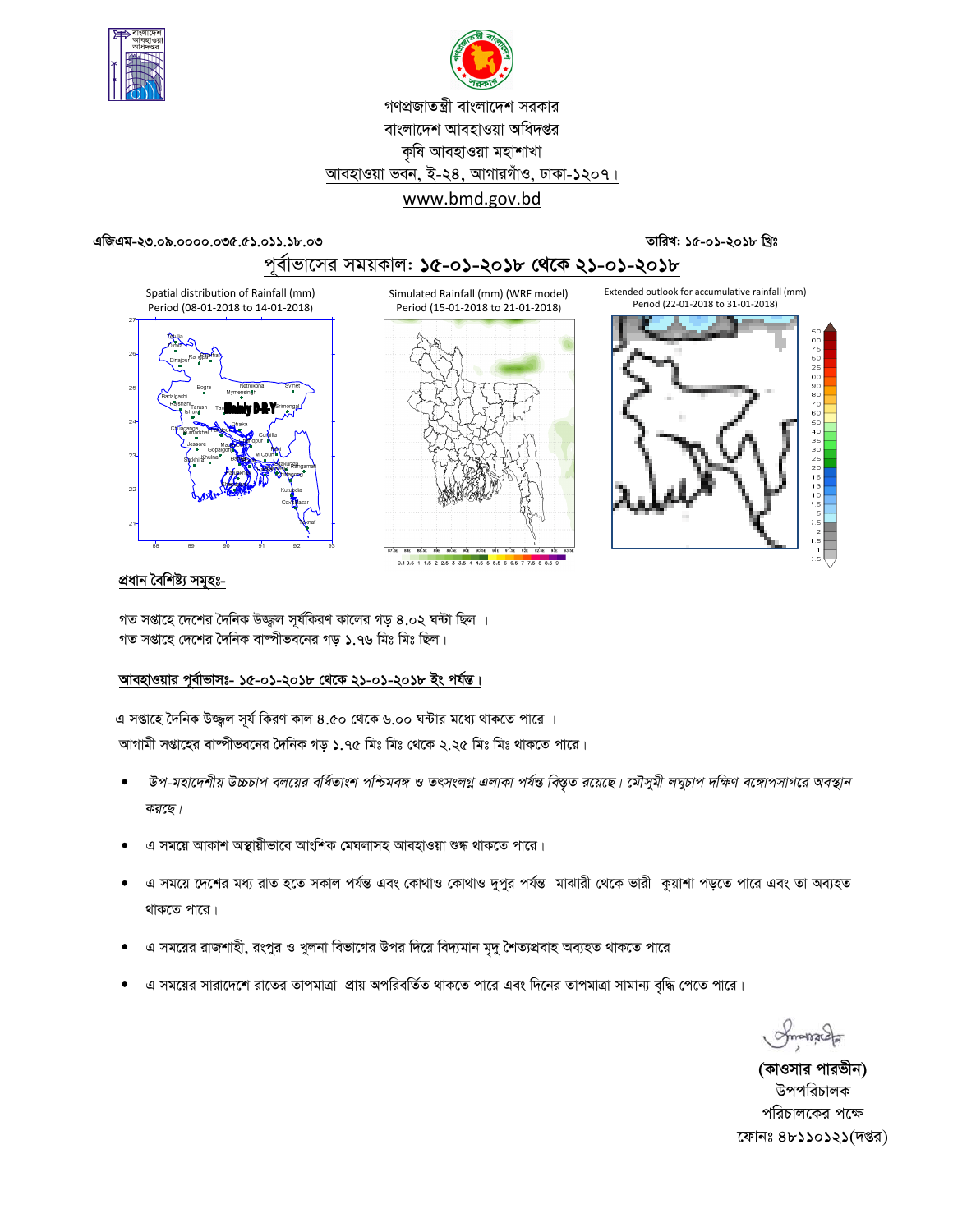#### <u>সংক্ষিপ্ত আবহাওয়া বিবরণী, সময়: ০৮.০১.২০১৮ থেকে ১৪.০১.২০১৮</u>  $\overline{+}$

 $\overline{\phantom{a}}$ 

 $-$ 

|           |      |                                           |                                    | માવાજ હ માવા।વક્ષ   | <i>9194131</i> |                                             |                          |                                      |     |                |
|-----------|------|-------------------------------------------|------------------------------------|---------------------|----------------|---------------------------------------------|--------------------------|--------------------------------------|-----|----------------|
| বিভাগ     |      | সৰ্বোচ্ছ তাপমাত্ৰাব<br><i>পরিসর °</i> (সং | $^\circ$ সেঃ<br>সৰ্বোচ্ছ তাপমাত্ৰা |                     |                | সর্বোনিম্ন তাপমাত্রার<br><i>পরিসর °</i> সেঃ |                          | সর্বোনিম্ন তাপমাত্রা<br>$^\circ$ সেঃ |     |                |
| ঢাকা      | ১৫.২ | - ২৩.১ ° সেঃ                              | ফরিদপুর                            | ২৩.১ ° সেঃ          | ৬.০            | - ১২.৮                                      | $^{\circ}$ (সেঃ          | টাঙ্গাইল ও গোপালগঞ্জ                 | ৬.০ | $^{\circ}$ (সঃ |
| ময়মনসিংহ | 59.0 | - ২৩.৫ ° সেঃ                              | মায়মনসিংহ                         | ২৩.৫ ° সেঃ          | ৬.২            | - ১০.৯                                      | $^\circ$ (ਸਃ             | নেত্ৰকোনা                            | ৬.২ | $^{\circ}$ (সঃ |
| চট্টগ্ৰাম | 55.8 | $^{\circ}$ সেঃ<br>- ২৭.০                  | টেকনাফ                             | ২৭.০ ° সেঃ          | ৬.৮            | $-58, b$                                    | $\degree$ সেঃ            | সীতাকুভ                              | ৬.৮ | $^{\circ}$ (সঃ |
| সিলেট     | ১৯.৮ | $^{\circ}$ সেঃ<br>২৫.১<br>$\sim$ $-$      | সিলেট                              | ২৫.১ ° সেঃ          | ራ. እ           | - ১৩.৫                                      | $\degree$ C $\mathrm{F}$ | শ্ৰীমঙ্গল                            | ৫.৯ | $^{\circ}$ (সঃ |
| রাজশাহী   | 58.0 | $^{\circ}$ সেঃ<br>- ২৩.৪                  | বণ্ডডা                             | ২৩.8 ° সেঃ          | 8,0            | - ৯.৬                                       | $^{\circ}$ (সঃ           | বদলগাছি                              | 8,0 | $^{\circ}$ (সঃ |
| রংপর      | 38.0 | - <b>২৩.২</b> °সেঃ                        | রাজার হাট                          | ২৩.২ ° সেঃ          | ।২.৬           | - ৯.৬                                       | $^{\circ}$ (সঃ           | তেতুঁলিয়া                           | ২.৬ | $^{\circ}$ (সঃ |
| খুলনা     | ১৫.৫ | $^{\circ}$ সেঃ<br>- ২৪.৪                  | যশোর                               | ২8.8 $^{\circ}$ (সঃ | ৫.২            | $-$ 50.0                                    | $^{\circ}$ সেঃ           | চয়াডাঙ্গা                           | ৫.২ | $^{\circ}$ (সঃ |
| বরিশাল    | ১৯.৪ | $^{\circ}$ সেঃ<br>- ২৪.৮                  | খেপুপাড়া                          | ২8.৮ ° সেঃ          | ৬.৭            | - ১২.৬                                      | $\degree$ সেঃ            | ররিশাল                               | ৬.৭ | $^{\circ}$ (সঃ |
|           |      |                                           |                                    |                     |                |                                             |                          |                                      |     |                |

# বৃষ্টিপাত বিশ্লেষন এবং ম্বাভাবিক তাপমাত্রা: -

| বিভাগের নাম | স্টেশনের নাম         | মোট<br>বৃষ্টিশাত | ষাভাবিক<br>বৃষ্টিপাত     | বিছ্যুতি(%) | মোট                   | সৰ্বোচ্ছ          | সৰ্বোনিম্ন     | গড় সৰ্বোচ্ছ              | গড়<br>ষভাবিক             | সৰ্বোনিম্ন                         | সৰ্বোনিম্ন<br>ষাভাবিক            |
|-------------|----------------------|------------------|--------------------------|-------------|-----------------------|-------------------|----------------|---------------------------|---------------------------|------------------------------------|----------------------------------|
|             |                      | ( মিঃমিঃ)        | (মিঃমিঃ)                 |             | বৃষ্টিশাতের<br>দিন    | গড আদ্রতা<br>( %) | আদ্ৰতা<br>( %) | তাপমাত্রা<br>(ডিগ্ৰী সেঃ) | তাপমাত্রা<br>(ডিগ্ৰী সেঃ) | গড<br>তাপমাত্রা<br>(ডিগ্ৰী<br>(সঃ) | গড়<br>তাপমাত্রা(<br>ডিগ্ৰী সেঃ) |
| ঢাকা        | ঢাকা                 | 000              | ২                        | -200        | $^{\circ}$            | ০৯৩               | ०७०            | ২০.১                      | 28.0                      | 33.0                               | 50.0                             |
|             | ফরিদপুর              | 000              | ২                        | -১০০        | $^{\circ}$            | ০৯৮               | ०৫१            | 38.9                      | 28.0                      | b.8                                | 32.5                             |
|             | মাদারীপুর            | 000              | $\overline{\phantom{a}}$ | $-500$      | $^{\circ}$            | ১০০               | ০৪২            | ২১.২                      | २8.१                      | $\mathfrak{b}$ . $\mathfrak{c}$    | 52.5                             |
|             | নিকলী                | 000              | $**$                     | ***         | $^{\circ}$            | ০৯৯               | ०११            | b.c                       | $**$                      | $\delta.8$                         | $\ast$ $\ast$                    |
|             | টাঙ্গাইল             | 000              | s                        | -200        | $^{\circ}$            | ০৯৬               | ০৬২            | ১৯.৪                      | ২৩.৩                      | ৮.১                                | 33.3                             |
|             | গোপালগজ্ঞ            | 000              | **                       | ***         | $^{oo}$               | ০৯৮               | 089            | ০২১                       | $**$                      | ००৯                                | $**$                             |
| ময়মনসিংহ   | ময়মনসিংহ            | 000              | ¢                        | ***         | $^{oo}$               | ০৯৯               | ০৬৬            | ১৯.৯                      | 28.0                      | ৯.৩                                | 55.b                             |
|             | নেত্ৰকোনা            | 000              | **                       | ***         | $^{\circ}$            | ১০০               | ০৬৬            | ২০.০                      | $**$                      | ৯.০                                | $**$                             |
| চট্ৰগ্ৰাম   | ঢট্ৰগ্ৰাম            | 000              | $\mathcal{L}$            | ***         | $^{oo}$               | **                | **             | ২৩                        | ২৫.৯                      | ১২                                 | 38.3                             |
|             | সীতাকুন্ড            | 000              | د                        | ***         | $^{\circ}$            | **                | $**$           | **                        | ২৬.০                      | **                                 | 52.5                             |
|             | রাঙ্গামাটি           | 000              | $\circ$                  | ***         | $^{\circ}$            | ১০০               | ০২০            | 0.38                      | ২৫.২                      | ০১১                                | 30.9                             |
|             | কক্সবাজার            | 000              | 8                        | ***         | 00                    | ০৮৯               | $08\lambda$    | 28.0                      | ২৬. ৭                     | 50.5                               | 36.9                             |
|             | টেকনাফ               | 000              | ډ                        | ***         | $^{\circ}$            | ০৯৬               | 080            | ০২৫                       | ২৭.২                      | ০১২                                | 30.0                             |
|             | হাতিয়া              | 000              | $\circ$                  | ***         | $^{\circ}$            | 500               | ৬৭             | ২৩                        | 28.b                      | دد                                 | 58.5                             |
|             | সন্দ্বীপ             | 000              | s                        | -200        | 00                    | ৯৮                | <b>CO</b>      | ২৩                        | ২৫.১                      | دد                                 | 58.8                             |
|             | কুতুবদীয়া           | 000              | ২                        | -১০০        | $^{\circ}$            | ৮৯                | 88             | ২৪                        | ২৫.৪                      | ১২                                 | 30.3                             |
|             | ফেনী                 | 000              | ς                        | ***         | $^{\circ}$            | ০৯৯               | 080            | ২২.৯                      | ২৫.২                      | $\delta$ .                         | 52.b                             |
|             | মাইজদী কোর্ট         | 000              | ২                        | $-200$      | $^{oo}$               | ৯৮                | GS             | ২৩                        | ২8.৬                      | ১২                                 | 30.6                             |
|             | চাঁদপুর              | 000              | $\blacktriangleright$    | ***         | $\circ$               | ৯৭                | ৬৪             | ২১                        | 28.5                      | دد                                 | 50.8                             |
|             | কৃমিল্লা             | 000              | ২                        | ***         | $^{\circ}$            | ০৯৮               | ০৫২            | ২১.৭                      | २8.१                      | 50.8                               | 33.5                             |
| সিলেট       | সিলেট                | 000              | 8                        | ***         | $^{oo}$               | ০৯৯               | ০৫২            | 20.8                      | ২৪.৯                      | 33.9                               | ১২.৯                             |
|             | শ্ৰীমঙ্গল            | 000              | ২                        | -200        | $^{\circ}$            | **                | **             | **                        | २8.१                      | **                                 | 50.3                             |
| ৰাজশাহী     | রাজশাহী              | 000              | ২                        | ***         | $^{\circ}$            | **                | $**$           | $**$                      | ২৩.৮                      | **                                 | 50.8                             |
|             | বগুডা                | 000              | ৩                        | ***         | $^{oo}$               | ০৯৯               | 080            | 3b.5                      | ২৪.২                      | b.o                                | 33.0                             |
|             | ঈশ্বরদী              | 000              | د                        | ***         | $^{\circ}$            | ০৯৭               | 085            | 3b.9                      | ২৩.৯                      | ৭.৩                                | 30.5                             |
|             | বদলগাঘী              | 000              | **                       | ***         | $^{\circ}$            | ১০০               | ০৩৯            | 3b.5                      | **                        | ৬.৮                                | $**$                             |
|             | তাডাশ                | 000              | **                       | ***         | ১০০                   | 085               | ०১৭            | $**$                      | b.8                       | $**$                               | $**$                             |
| রংগুব       | রংপুর                | 000              | ٠                        | ***         | $^{\circ}$            | ১০০               | ৬৫             | ১৮                        | ২২.৪                      | o٩                                 | ১০.৬                             |
|             | দিনাজপুর             | 000              | 8<br>**                  | ***<br>***  | $^{\circ}$            | ০৯৯               | ০৬৬            | 39.8                      | ২২.৫<br>$**$              | ৬.৭                                | 30.3<br>$**$                     |
|             | সৈয়দপুর<br>রাজারহাট | 000              | **                       | ***         | $^{oo}$               | ০৯৭               | ০৬৯            | 39.8                      | $**$                      | ۹.১                                | $**$                             |
|             | তেতুঁলিয়া           | 000              | **                       | ***         | $^{\circ}$            | ০৯৯               | ০৬৬            | 5b.9                      | $**$                      | ৬.৭                                | $**$                             |
|             | ডিমলা                | 000<br>000       | $**$                     | ***         | $^{\circ}$<br>$\circ$ | ০৯৯<br>০৯৭        | ०৫१<br>০৬৫     | 35.5<br>১৮.২              | $**$                      | ৬.৬<br>۹.۹                         | **                               |
|             | থুলনা                |                  |                          |             |                       | **                | $***$          | **                        |                           | **                                 |                                  |
| থুলনা       | মংলা                 | 000              | 8<br>**                  | -১০০<br>*** | $^{\circ}$            |                   |                |                           | ২৫.০<br>$**$              |                                    | 25.3<br>**                       |
|             | যশোর                 | 000<br>000       | ৩                        | $-200$      | $^{\circ}$<br>$^{oo}$ | ০৯৬<br>**         | 080<br>**      | ০১৯<br>$**$               |                           | ০১১<br>$**$                        | 33.3                             |
|             | চুয়াডাঙ্গা          |                  |                          | ***         |                       |                   |                |                           | ২৫.৩                      |                                    |                                  |
|             | সাতস্কীরা            | 000<br>000       | s<br>د                   | -১০০        | $^{\circ}$<br>$\circ$ | ৯৭<br>০৯৭         | 69<br>०७१      | ২০<br>২১.৫                | ২৩.৯<br>২৫.৩              | o٩<br>৭.৬                          | 50.9<br>32.5                     |
|             | কুমারথালী            | 000              | **                       | ***         | $^{\circ}$            | ০৯৫               | ०११            | ১৮.২                      | $**$                      | b.C                                | $**$                             |
| ববিশাল      | বরিশাল               | 000              | ৩                        | -১০০        | $^{\circ}$            | ১০০               | 080            | ২২.৪                      | ২৫.১                      | ৮.৩                                | 33.8                             |
|             | ভোলা                 | 000              | ډ                        | $-200$      | $^{\circ}$            | ৯৮                | <b>c</b> o     | ২২                        | ২৫.০                      | ০৯                                 | ১২.৬                             |
|             | পটুয়াথালী           | 000              | ৩                        | $-500$      | $^{oo}$               | 500               | 08             | ২৩.৩                      | ২৫.৩                      | 0.06                               | 50.6                             |
|             | খেপুপাডা             | 000              | ৩                        | -200        | $\circ$               | **                | $**$           | **                        |                           | **                                 | 30.9                             |
|             |                      |                  |                          |             |                       |                   |                |                           | ২৫.৫                      |                                    |                                  |

N.B.Analyses contained in this bulletin are based on preliminary un-checked data. \*\* Data not received. \*\*\* Data not available.